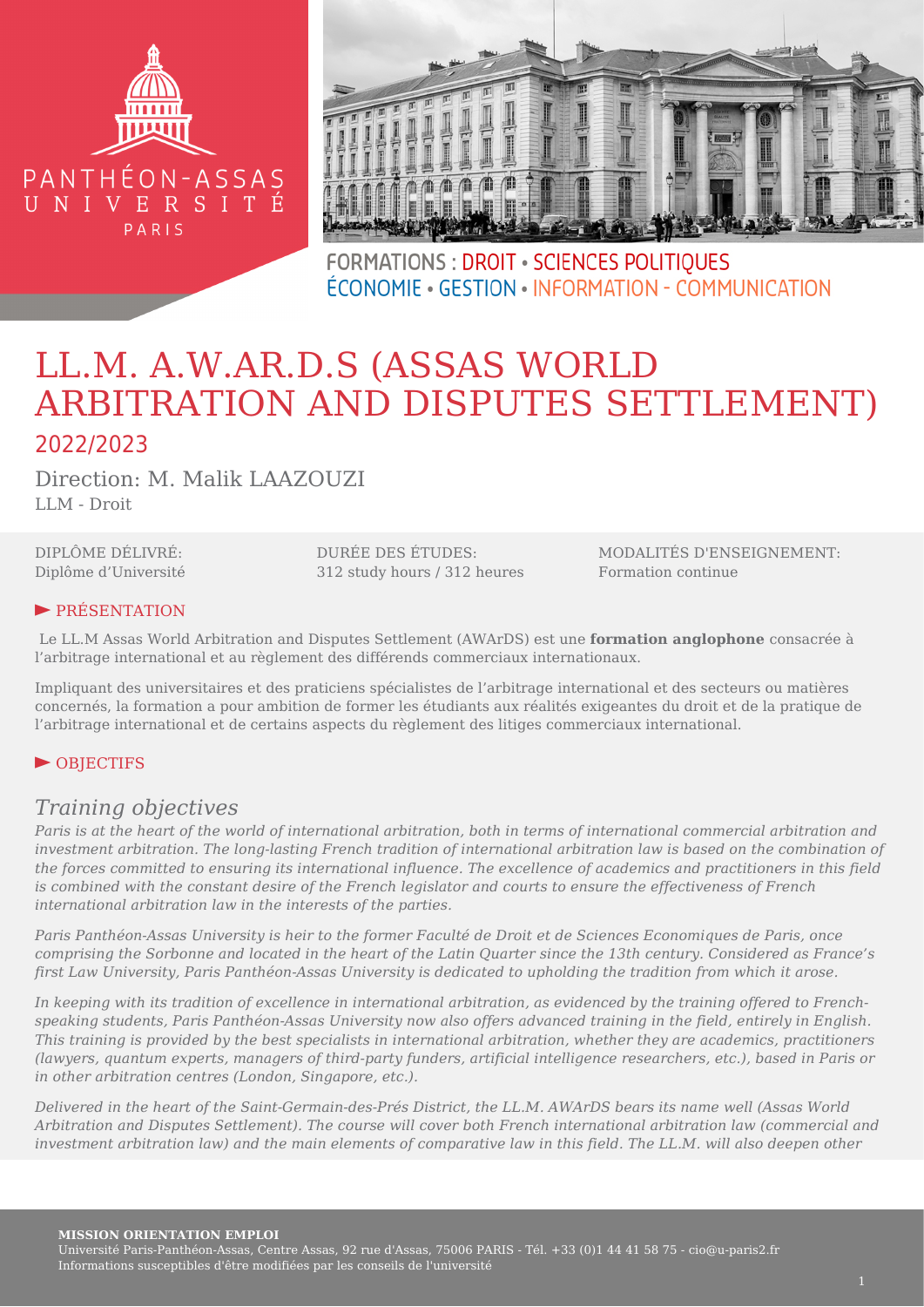



## **FORMATIONS: DROIT · SCIENCES POLITIOUES** ÉCONOMIE • GESTION • INFORMATION - COMMUNICATION

*aspects of dispute resolution mechanisms: mediation, negotiation, settlement agreements, international business litigation, etc.*

*Thus, the main objectives of the LL.M. Awards can be summarized for the benefit of its English-speaking students from all over the world:*

- *To master the fundamental elements of international arbitration law.*
- *To understand the peculiarities of the various fields of specialization within international arbitration.*
- *To understand the place of international arbitration in the context of international dispute settlement.*
- *To comprehend the relationship between arbitral proceedings and state or regional legal systems.*
- *To broaden the understanding of international arbitration from a comparative perspective.*
- *To get more familiar with the substantive and international aspects of certain legal regimes (international contract law, protection of foreign investments, etc.).*
- *To decline the knowledge of international arbitration practitioners (drafting clauses, briefs, pleadings, evidence, examinations and cross-examinations, establishing the quantum of damages, etc.).*
- *To understand the functioning and distinctive features of the main arbitration centres and their rules.*

*Involving academics and practitioners specialised in international arbitration, but also in the various specialized fields of dispute before arbitral tribunals, the training is based on the richness of Paris as one of the most prominent international arbitration venues, internationally recognized as such. Its aim is to train students in the demanding realities of international arbitration law and practice, thanks to the most renowned academics and practitioners.*

## ► ADMISSION

NIVEAU D'ENTRÉE: Bac  $+4$ 

## ► PROFIL RECOMMANDÉ

## *Expected number of students*

*The training targets to enroll between 20 and 30 students. The objective of this training is to welcome non-Frenchspeaking foreign students to Paris Panthéon-Assas University as part of a specialized training*

## *Access conditions*

*The selected students will be:*

- *holders of an English-language training provided by a foreign university at a level equivalent to Master 2 (fifth year) (for example, without exhaustiveness, in business law, contract law or civil business law, private international law or international trade law) and wishing to further develop their grasp of the law of international arbitration;*
- *United States' students who are enrolled in or have completed 2nd or 3rd year of legal training (JD);*
- *practitioners (lawyers, in house counsels, etc.), with at least two years' experience, wishing to acquire new skills outside their current field of activity or wishing to further their training in their current field of business.*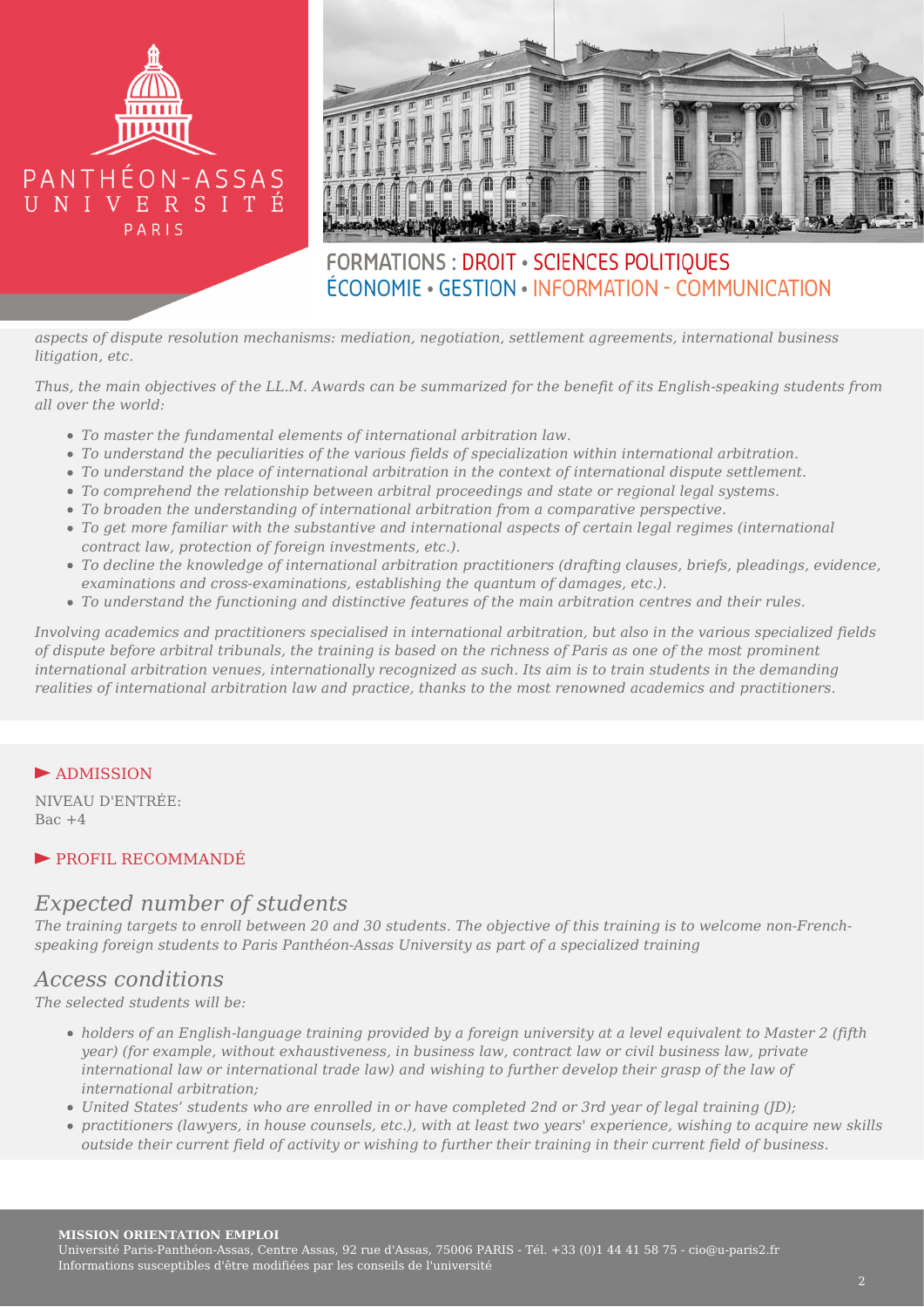



## **FORMATIONS: DROIT · SCIENCES POLITIOUES** ÉCONOMIE • GESTION • INFORMATION - COMMUNICATION

*The selection will be made on the basis of an application file, if necessary, after an interview (including by videoconference).*

*The level of English of applicants, whose mother tongue is not English, will be assessed by the presentation of the TOEFL results: 100 for the internet version (iBT) of the test (with 25 for each section); 600 for the paper version (PBT) of the test (with 60 for each section and 5 for the Test of Written English). If the applicant is unable to present the results of these tests, the level of English may be established differently, subject to an interview by videoconference with the head of the LL.M., if necessary.*

## Admission

Les étudiants sélectionnés, entre 20 et 30, seront :

- Titulaires d'une formation anglophone dispensée par une université étrangère de niveau équivalent au Master 2 (par exemple, sans exhaustivité, en droit des affaires, en droit des contrats ou en droit civil des affaires, en droit international privé ou en droit du commerce international) et désireux d'approfondir le droit de l'arbitrage international ;
- Dans le cas des étudiants venant des États-Unis, diplômés d'une formation *undergraduate* et inscrits en 2e ou 3e année de formation juridique (JD) ou ayant achevé une telle formation ;
- Praticiens (avocats, juristes, etc.), ayant une expérience de deux ans au moins, souhaitant acquérir une compétence nouvelle en dehors de leur domaine d'activité actuel ou souhaitant approfondir leur formation dans leur domaine d'activité actuel.

Le niveau d'anglais des candidats, dont ce n'est pas la langue maternelle, sera attesté par la présentation des résultats du test IELTS (7,5), du « C2 Proficiency test » (200) ou du TOEFL (100 pour la version internet-iBT, avec 25 pour chaque section ; 600 pour la version papier-PBT, avec 60 pour chaque section et 5 au Test of Written English).

## ► ORGANISATION DE LA FORMATION

## *Organisation of the LL.M.*

*The programme will be carried out over one year from September to June, for a total of 312 study hours. It will take place in Paris, in Saint-Germain des Prés (Institute of Comparative Law).*

## ► PROGRAMME

## *Content of the LL.M. Fall Semester*

#### *Fundamental Course*

*International Arbitration I*

#### *Specialization Courses & Case studies*

#### **MISSION ORIENTATION EMPLOI**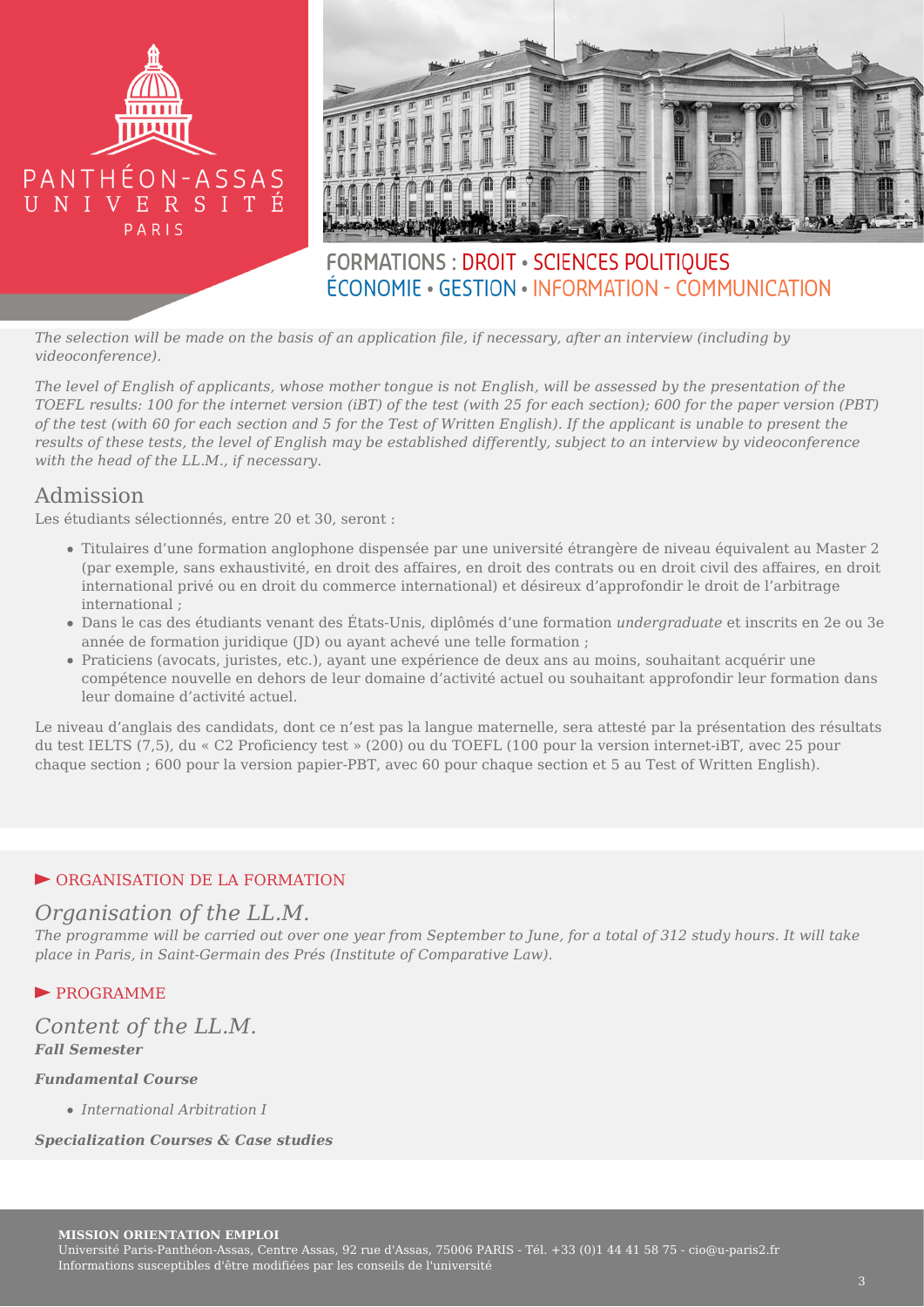



## FORMATIONS : DROIT · SCIENCES POLITIQUES ÉCONOMIE • GESTION • INFORMATION - COMMUNICATION

- *Energy Disputes*
- *Construction and Engineering Disputes*
- *Financial Disputes*
- *Mining Disputes*
- *Evidence in Arbitration Proceedings*
- *Complex Arbitration Proceedings*

#### *Optional courses (choice of 2 courses out of 3)*

- *International Commercial Litigation*
- *International Arbitration Agreement Comparative Approach*
- *Negotiation, Mediation and International Settlement Agreements*

#### *Workshops*

- *Provisional and Protective Measures*
- *Conduct of Arbitral Proceedings*
- *Drafting skills and written advocacy*
- *Assessing Damages in International Arbitration*
- *Oral Advocacy*
- *ICC Arbitration*
- *French as a Foreign Language (optional)*

*Spring Semester*

#### *Fundamental Course*

*International Arbitration II*

#### *Specialization Courses & Case studies*

- *M&A Disputes*
- *Company Law disputes*
- *Energy Disputes II*
- *Competition Disputes*
- *Intellectual Property Disputes*
- *Third Party Funding*

## *Optional courses (choice of 2 courses out of 3)*

- *Protection of Foreign Investments*
- *Law of International Contracts & Contract Law in International Arbitration*
- *Enforcement of International Awards Comparative Approach*

### *Workshops*

- *Experts and Witnesses Examination and Cross-Examination*
- *Main Arbitration Centers & Arbitration Rules*
- *Expedited procedures*